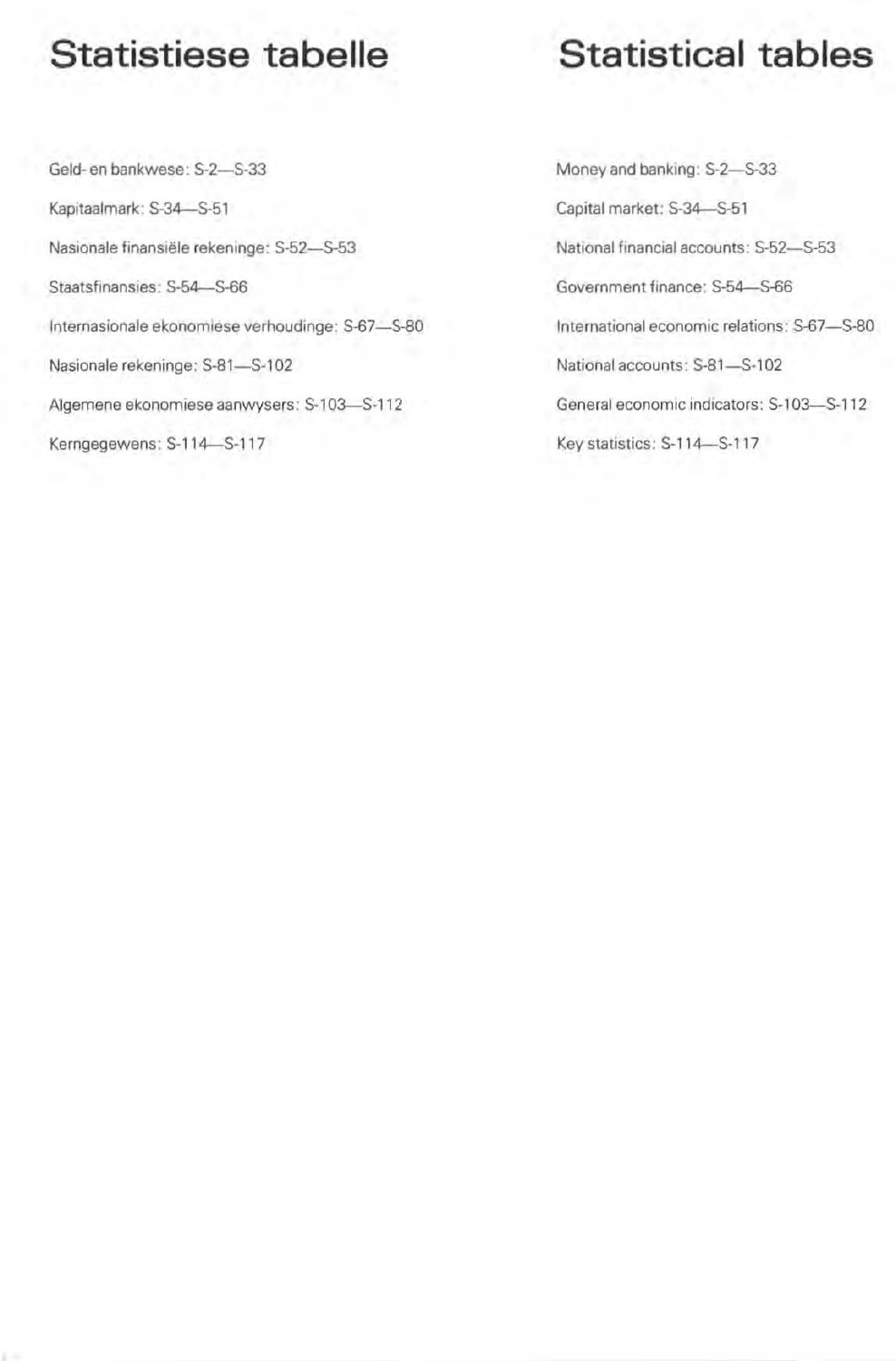## NASIONALE FINANSIËLE REKENINGE<br>Vloeie vir die jaar 1982

R miljoene

|                                                                                                                                                            | Finansiële tussengangers/Financial intermediaries |                      |                                               |                |                                                                                     |                     |                                                                                          |                               |                                                                                             |           |                                                                            |                         |                                                                          |             |
|------------------------------------------------------------------------------------------------------------------------------------------------------------|---------------------------------------------------|----------------------|-----------------------------------------------|----------------|-------------------------------------------------------------------------------------|---------------------|------------------------------------------------------------------------------------------|-------------------------------|---------------------------------------------------------------------------------------------|-----------|----------------------------------------------------------------------------|-------------------------|--------------------------------------------------------------------------|-------------|
| Sektore                                                                                                                                                    | Buitelandse<br>sektor<br>Foreign<br>sector        |                      | Monetêre<br>owerheid<br>Monetary<br>authority |                | Ander monetêre<br>bankinstel-<br>lings<br>Other monetary<br>banking<br>institutions |                     | Ander deposito-<br>nemende<br>instellings<br>Other deposit-<br>receiving<br>institutions |                               | Staatskuld-<br>kommissarisse<br>(langtermyn)<br>Public Dept<br>Commissioners<br>(long-term) |           | Versekeraars<br>en pensioen-<br>fondse<br>Insurers and<br>Pension<br>funds |                         | Ander<br>finansiele<br>instellings<br>Other<br>financial<br>institutions |             |
| Transaksieposte                                                                                                                                            | ß<br>S.                                           | A<br>U               | В<br>$\overline{S}$                           | A<br>Ü         | B<br>s                                                                              | A<br>u              | B<br>s                                                                                   | Α<br>U                        | 8<br>S                                                                                      | А<br>U    | B<br>S                                                                     | А<br>U                  | $\mathbf B$<br>S                                                         | A<br>ü      |
| 1. Netto besparing<br>2. Voorsiening vir waardevermindering<br>3. Kapitaaloordragte<br>4. Bruto investering                                                | 3210                                              |                      | $\overline{\mathbf{c}}$<br>$\overline{4}$     | $\overline{3}$ | 438<br>25                                                                           | 244                 | 158                                                                                      | B                             |                                                                                             |           | 466<br>157                                                                 | 226                     | 83                                                                       | 38          |
| 5. Finansieringsoorskot (B)<br>$of -tekort(A) \ldots \ldots$<br>6. Netto finansiële beleggingsoorskot<br>$(A)$ of -tekort $(B)$                            | 3210                                              | 3 2 1 0              | 3                                             | 3              | 219                                                                                 | 219                 | 150                                                                                      | 150                           |                                                                                             |           | 397                                                                        | 397                     | 45                                                                       | 45          |
| 7. Finansiële bates (Totaal A 9-33)<br>8. Finansiële laste (Totaal B 9-33)                                                                                 | 209                                               | 3419                 | $-727$                                        | $-724$         | 5 105                                                                               | 5 3 2 4             | 2 3 4 9                                                                                  | 2 4 9 9                       | 1 1 2 4                                                                                     | 1 1 2 4   | 7321                                                                       | 7718                    | 1 376                                                                    | 1421        |
| 9. Goud- en ander buitelandse reserwes<br>10. Kontant en onmiddellik opeisbare<br>deposito's<br>11. Ander kort- en middeltermyn-<br>deposito's by monetêre | 67                                                | 5                    | 2041                                          | 123<br>120     | 1961                                                                                | 57<br>$-14$         |                                                                                          | 122                           |                                                                                             |           |                                                                            | 21                      |                                                                          | $-25$       |
| bankinstellings<br>12. Langtermyndeposito's by monetêre<br>bankinstellings                                                                                 |                                                   | $-76$<br>$-85$       | $-623$                                        |                | 1690<br>9                                                                           | $-643$              |                                                                                          | 324<br>$-19$                  |                                                                                             |           |                                                                            | $-65$                   |                                                                          | 37<br>$-51$ |
| 13. Deposito's by ander<br>depositonemende instellings<br>14. Deposito's by ander finansièle                                                               |                                                   | $-295$               |                                               |                |                                                                                     | $-53$               | 2 2 3 4                                                                                  |                               |                                                                                             |           |                                                                            | $-104$                  |                                                                          | 50          |
| instellings<br>15. Deposito's by ander instellings<br>16. Skatkiswissels<br>17. Ander wissels<br>18. Lenings en voorskotte van monetêre                    | $\overline{2}$                                    | 3<br>33              |                                               | $-300$<br>94   | 94                                                                                  | 261<br>550          |                                                                                          | 5<br>221<br>147               | 1 1 2 4                                                                                     |           |                                                                            | 20<br>1071<br>9         | 335<br>388                                                               |             |
| bankinstellings.<br>***************<br>19. Handelskrediet en ander korttermyn-                                                                             | 17                                                | $-158$               | $-578$                                        | $-542$         | 674                                                                                 | 4 008               | 16                                                                                       |                               |                                                                                             |           | 36                                                                         |                         | 8                                                                        |             |
| lenings<br>**********************<br>20. Korttermynstaatseffekte<br>21. Langtermynstaatseffekte<br>22. Nie-bemarkbare obligasies van die                   | 76                                                | 1027<br>23           |                                               | $-40$<br>15    |                                                                                     | 225<br>178          | $-36$                                                                                    | 108<br>$-38$<br>$-65$         |                                                                                             | 33<br>914 | 112                                                                        | 48<br>53<br>2 108       | 67                                                                       | 2           |
| sentrale regering<br>23. Effekte van plaaslike owerhede<br>24. Effekte van openbare ondernemings<br>25. Ander skuldbriewe en voorkeur-                     |                                                   | $-9$<br>$-4$<br>421  |                                               | 4              |                                                                                     | $-2$<br>$-13$<br>18 |                                                                                          | $-5$<br>$\overline{2}$<br>195 |                                                                                             | 25<br>152 |                                                                            | $-30$<br>130<br>1 2 7 3 |                                                                          | 6           |
| 26. Gewone aandele<br>27. Buitelandse tak-/hoofkantoorsaldo's                                                                                              | 14<br>266<br>$-9$                                 | $-79$<br>$-162$<br>8 |                                               | $-65$          | $\sqrt{2}$                                                                          | 213<br>85           | 5                                                                                        | 168<br>- 1                    |                                                                                             |           | 121<br>17<br>$\overline{2}$                                                | 56<br>1196<br>$-4$      | 134<br>54                                                                | 3<br>$-5$   |
| 28. Langtermynlenings<br>29. Verbandlenings<br>30. Ledebelang in lewensversekerings-                                                                       | $-183$<br>$\overline{2}$                          | 2929                 |                                               |                |                                                                                     |                     | $-2$                                                                                     | 157<br>1056                   |                                                                                             |           | 11<br>1                                                                    | 528<br>71               | 382                                                                      | 961<br>438  |
| en pensioenfondse<br>.<br>31. Bedrae ontvangbaar/betaalbaar<br>32. Ander bates/laste                                                                       | $-43$                                             | $-162$               | $-1567$                                       | $-133$         | 675                                                                                 | 454                 | 132                                                                                      | 32<br>88                      |                                                                                             |           | 6856<br>$-14$<br>179                                                       | 1 3 3 7                 | 8                                                                        |             |

B=Bronne A=Aanwendings

'n Negatiewe bedrag dui op 'n afname in daardie betrokke pos. In die geval van laste (bronne) dui dit op 'n afname in die beskikbare bron van fondse en by bates (aanwendings) op 'n verdere bron van fondse.